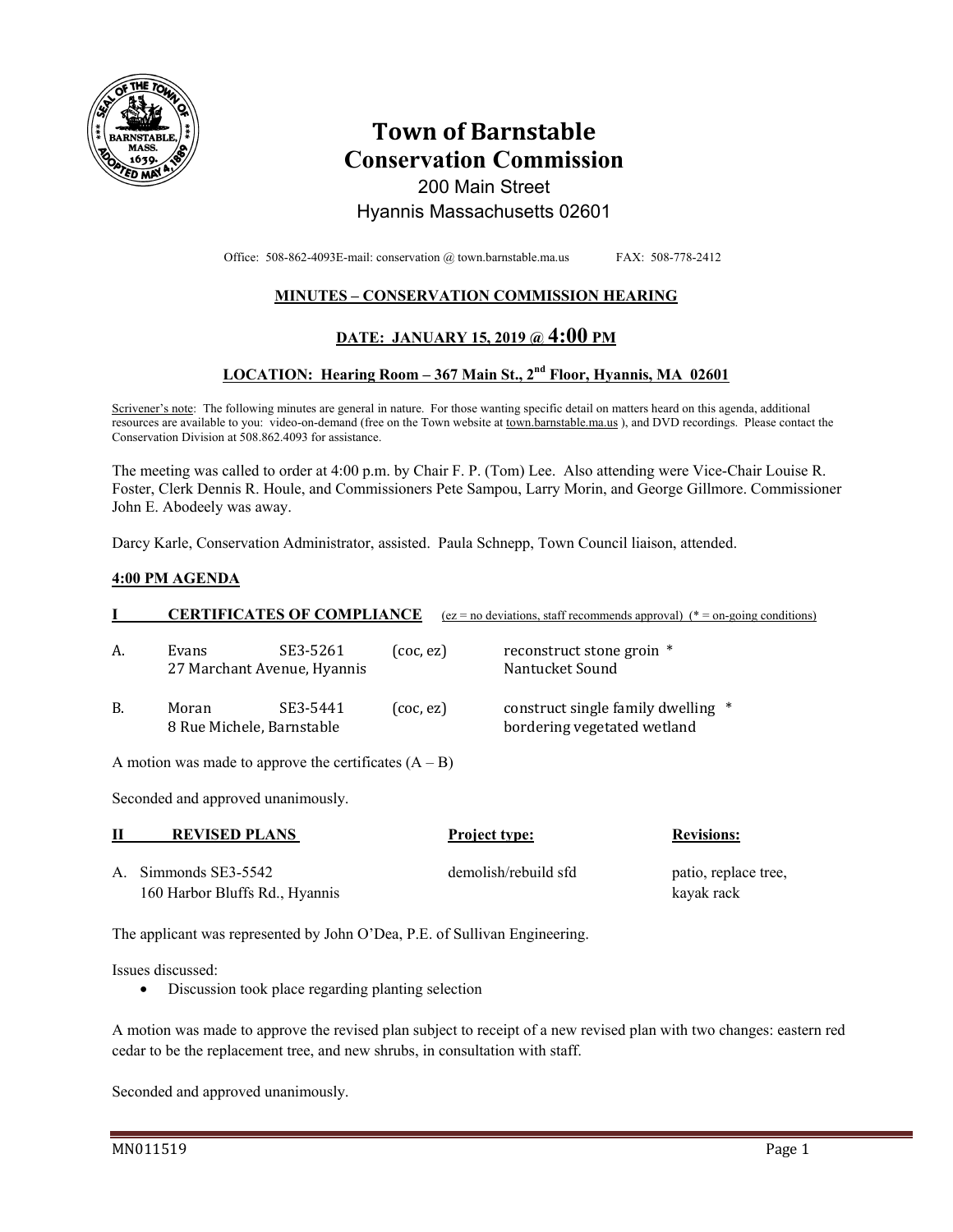### **III EXTENSION REQUESTS Project type: Time Requested:**

| Slifka/Ausiello SE3-5374 | seawall; groins | $1st$ Request; 3 years |
|--------------------------|-----------------|------------------------|
| 100 Cross St., Cotuit    |                 |                        |

The applicant was represented by Arlene Wilson, PWS of A. M. Wilson Associates.

Issues discussed:

- The Army Corps of Engineers wants to wait and see what the effect the dredging project may have on the site prior to their final review, and before permit issuance for the groin reconstruction and beach nourishment.
- The Commission would definitely support a future request for an extension, if required, as the Army Corps of Engineers is holding this project up.

A motion was made to approve the extension request.

Seconded and approved unanimously.

B. MA DOT, Highway Div. SE3-5068 road drainage/repairs  $2<sup>nd</sup>$  Request; 3 years Rte. 6, 6A, 28, 132, Phinney's Ln.

A motion was made to approve the extension request.

Seconded and approved unanimously.

#### **IV ENFORCEMENT ORDERS**

**A.** Arthur Perry Jr. Tr., Perry Residence Trust 1-2013 – 35 Little River Road, Cotuit – map 053 parcel 003 Alteration of wetland buffer, riverfront and coastal bank, buffer by cutting vegetation. Topping trees

Landscaper, Aaron Childs, of Braddock W. Childs Tree Service was issued a warning letter

Issues discussed:

- Neither the property owner nor the landscaper attended.
- Possible tree replacement
- Historic cutting
- A new notification should go out; a phone number should be obtained.

A motion was made to approve the enforcement order as written, and direct both parties to the February  $12<sup>th</sup>$  hearing.

Seconded and approved unanimously.

#### **4:30 PM AGENDA**

#### **V NOTICES OF INTENT**

**Lisa N. Mingolla** Demolish an existing single family dwelling and construct a new dwelling with a detached garage at 1462 Main Street, Cotuit as shown on Assessor's Map 017, Parcel 013. **SE3-5638**  John O'Dea Sullivan Engineering and MaryAnn Thompson Jim Manzi property owner

Exhibit A – Architectural plans and elevations dated 1/15/2019, by Mary Ann Thompson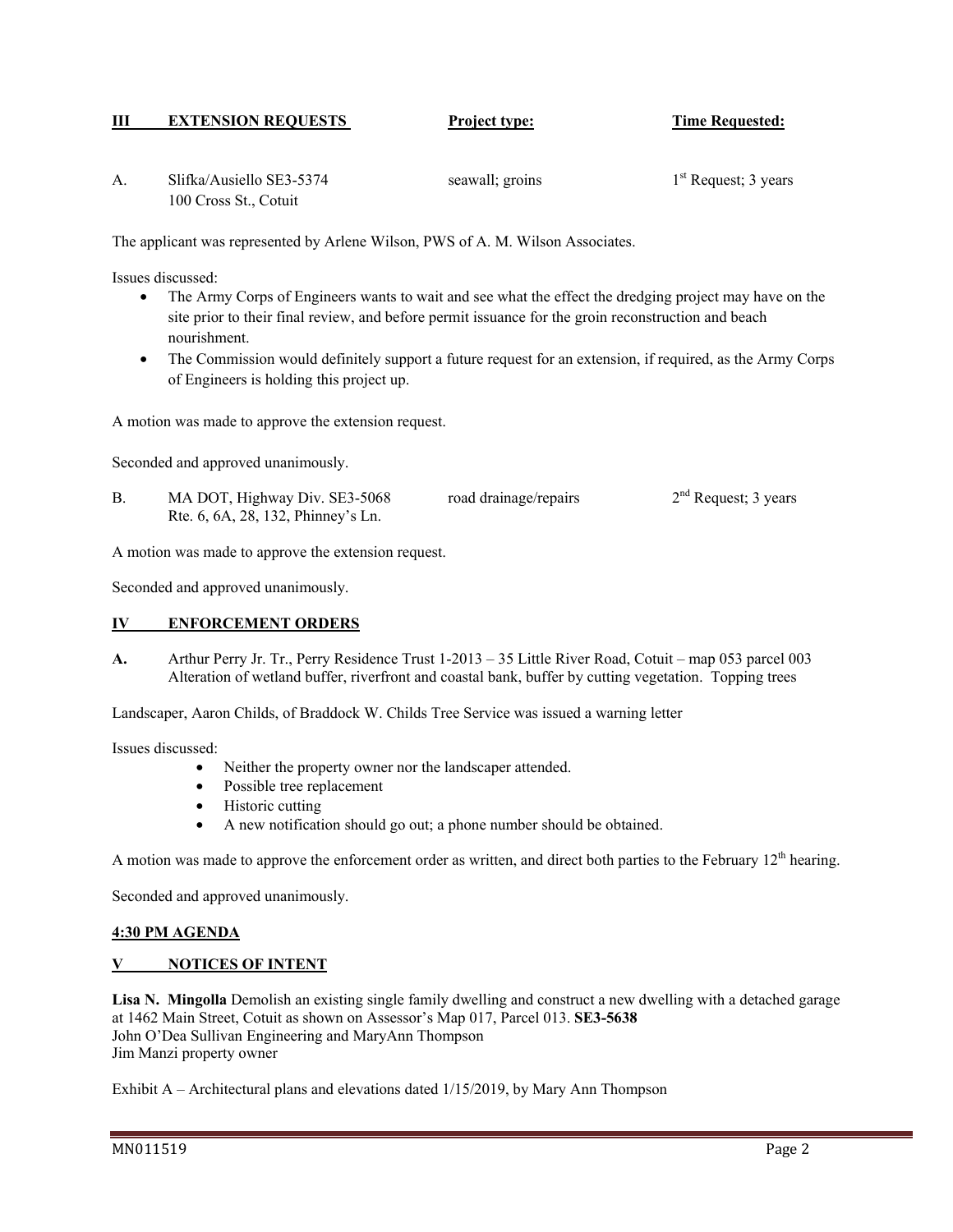Issues discussed:

- Difficulty in pushing the house back further when trying to save a beech tree in the center of the circular driveway
- Reduction of hardscape within 50' buffer of dune, approximately 170 square foot reduction in hardscape
- Requesting a waiver from the Commission, due to proximity of the coastal bank
- Requesting the Commission to review this as a mitigation-constrained site. Appears to be a unique site, as there is an accreting dune at this location.
- The possibility of "sliding" the structure to the west.
- Possibility of moving waterfront porch out of the 50' buffer to the dune. This would allow a small reduction of the in-lieu fee.
- The general consensus of the Commission is that this is a mitigation-constrained site. Structural issues are not the reason; it is the functionality of the end product at a unique location. Adding an addition to the existing structure would not make it possible for the applicant to achieve what she is looking for.
- Discussion of the existing bank and evidence of invasives trimmed on the bank. Presents an opportunity to trade off in-lieu (mitigation) fees for restoration/improvement work on the bank. Not looking for trees, but native shrubs that would maintain the current view.
- A revised plan should indicate which trees are slated for removal
- The applicant had already reduced the width of the driveway, and would like to keep a walkable path around the structure, resulting in difficulty moving the structure back another eight feet.
- The general consensus was that the applicant/engineer offered all that was possible, but the Commission would like to see improvements made to the bank.
- Restoration planting could be taken up at a later date.
- An agreement was reached that the area to be restored (counting toward mitigation calculations and reducing the in-lieu fee) will be 50' x 20' in front of the existing structure.

A motion was made to establish a Finding that the parcel is a constrained site.

Seconded and approved unanimously.

A motion was made to approve the project as submitted, subject to receipt of a revised plan designating an area approximately 1,000 sq. ft. in front of the existing cottage on the bank to be restored with approved shrubs, in consultation with staff. A mitigation plan may be submitted at a later date.

Further discussion:

- An "in-lieu" fee will be recalculated taking into consideration the 1,000 sq. ft.
- The finding should also indicate that an in-lieu fee will be expected.
- The invasives removal and planting of shrubs will only be required within the 1000 sq. ft. area. Any additional invasive plant removal requested would be brought back to the Commission.
- Annual reports

An amended motion was made regarding the Finding: The Commission finds that this is a constrained site and the Commission will be accepting both mitigation plantings and an in-lieu fee.

Seconded and approved unanimously.

 A motion was made to approve the project as submitted, subject to receipt of a revised plan (prior to issuance of the Order) designating the area for restoration. At a future date the consultant will be submitting the mitigation plan indicating the approved shrubs chosen in consultation with staff. A planting plan will also indicate invasives removal. The recalculations of the in-lieu fee to be submitted to staff and approved (prior to issuance of the Order), with the Commission accepting credit for the 1,000 sq. ft. of the planting mitigation for restoration of the bank. In addition, annual reports to be submitted for three years regarding restoration/mitigation.

Seconded and approved unanimously.